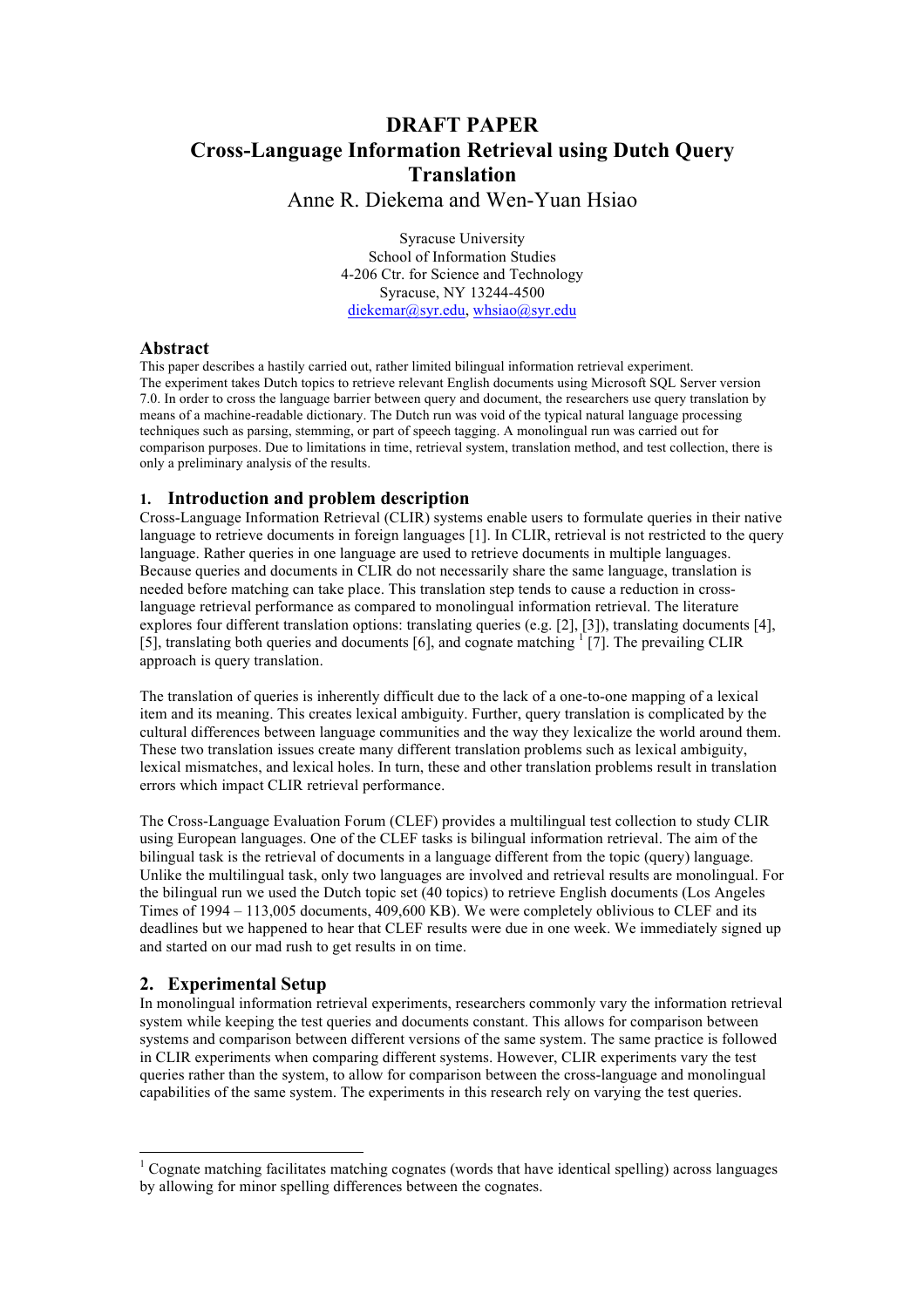By manually translating test queries into a foreign language and using these test queries as the crosslanguage equivalents, the cross-language performance of a system can be compared directly to its monolingual performance (see figure 1). Manual translation of queries is now a widely used evaluation strategy because it permits existing test collections to be inexpensively extended to any language pair for which translation resources are available. The disadvantage of this evaluation technique is that manual translation requires the application of human judgment, and evaluation collections constructed this way exhibit some variability based on the terminology chosen by a particular translator.



Figure 1. Bilingual CLIR system evaluation.

The CLEF experiments described in this paper are modeled after the experiments described above. CLEF provided topic sets in both languages. Of these, we used only the descriptions and narratives. The English topics were pos-tagged to aid phrase detection and stopwords were filtered out using the SMART stop list. We wrote a crude perl program to convert the English query into a boolean representation that was usable by the retrieval system (described in section 3). The Dutch topics were processed differently since we lacked Dutch text processing resources. For each query, we extracted individual tokens, treating each token separated by spaces as a single word. A dictionary lookup took place for each token and all possible translations with their parts of speech (nouns, adjectives, verbs, and adverbs only) were inserted into the query translation file. Words that lacked a translation were left untranslated. The translation file was converted into a logical representation. Translation synonyms were combined using the OR operator and phrases were added using double quotes around the phrase. We assumed that capitalized translated tokens were important to the query and used the AND operator to add them to the logical representation (see table 1).

#### **Original topic**

```
<top>
<sub>num</sub> > c034</sub>
<D-title>
Alcoholgebruik in Europa
<D-desc>
Omvang van en redenen voor het gebruik van alcohol in Europa.
<D-narr>
Behalve algemene informatie over het gebruik van alcohol in Europa is ook -
maar niet uitsluitend - informatie over alcoholmisbruik van belang.
</top>
Logical representation after translation (based on description and narrative)
("Europe") AND ("alcoholgebruik" OR "dimension" OR "application" OR "alcohol" 
OR "general" OR "data" OR "exclusively" OR "advantage")
```
Table 1. Query processing.

Unfortunately our plain and simple approach was thwarted by the retrieval system which stumbled on our rather lengthy query representations. Since we only had hours to spare before we had to submit our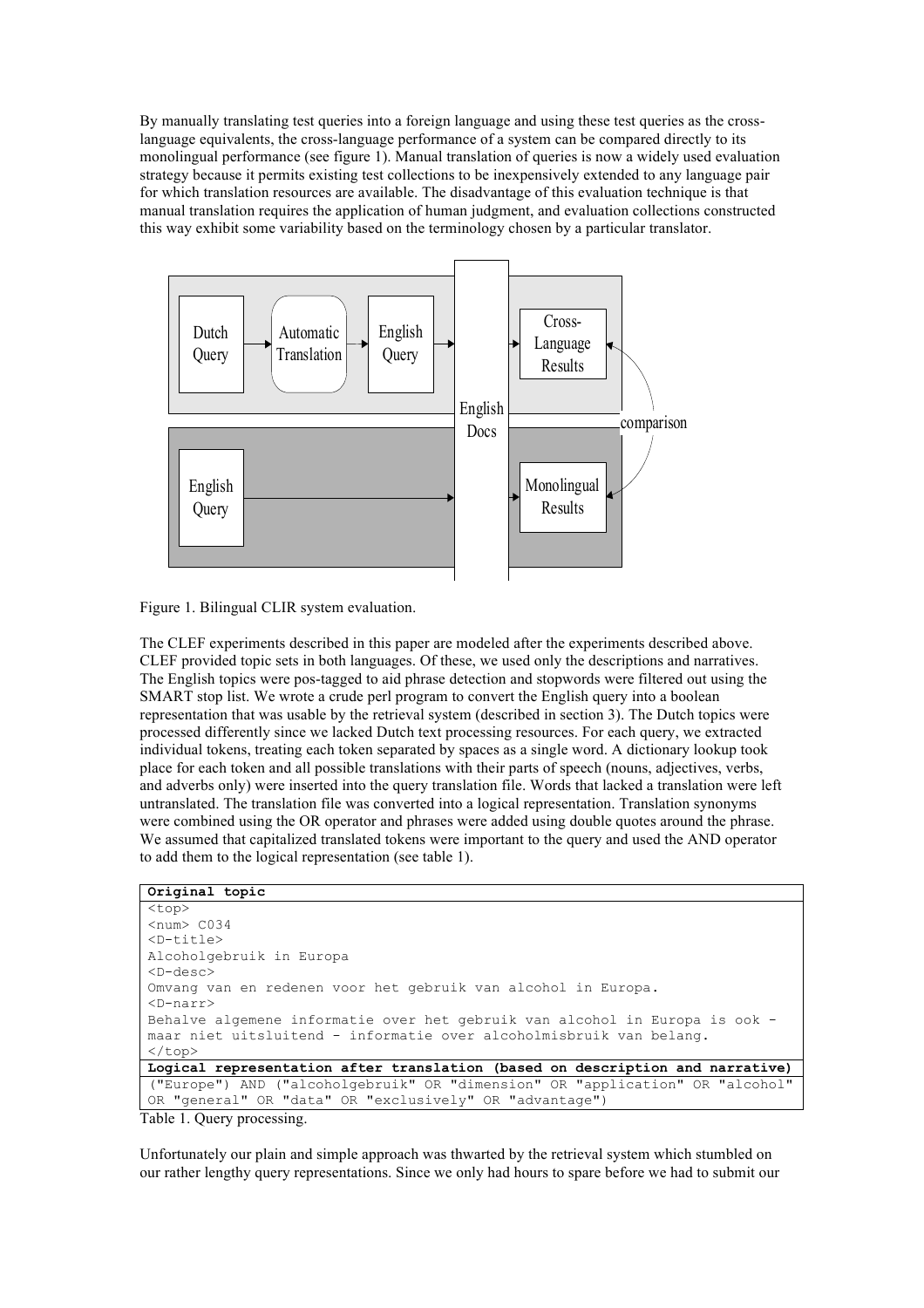results, we decided to drastically shorten our Dutch queries. The translations we used were grouped by part-of-speech so we decided to pick only those translations listed under the very first part-of-speech. The queries were still too long so we further limited the translation to the first term within that part-ofspeech (excluding all synonyms). Looking back, we should probably have limited our queries to the title fields rather than using the lengthy description and narrative but we ran out of time. It is not surprising that our results were a bit dismal (see section 4).

### **3. System Overview**

The system used in the experiments utilized the full-text support of Microsoft SQL Server version 7.0 [8]. SQL Server is a commercial relational database system. Besides regular relational operations, in version 7.0, it introduces facilities that allow full text indexing and searching of textual data residing in the server. Full-text search on database data is enabled by proprietary extensions to the SQL language. The following search methods are available in SQL Server 7.0:

- search on words or phrases
- search based on prefix of a word or phrase
- search based on word or phrase proximity
- search based on inflectional form of verb or adjective
- search based on weight assigned to a set of words or phrases

However, we only used the phrase and word or phrase proximity search functions in the experiments described in this paper. The system requires documents in the collection to be exported to the database before any indexing and searching can take place. Therefore, a table was created in SQL Server to represent the whole collection and each document in the collection was converted to a record in the table. The table was comprised of two columns: DOCNO and DOCTEXT. DOCNO served as the unique identification of each record in the table. DOCTEXT stored the text content of the documents. In the TREC collection, all documents are marked up in standard generalized mark up language (SGML) format. Elements like DOCNO, TITLE, AUTHOR, and TEXT for example, are used to mark up text segments and to indicate the semantics of that portion of text. Among those elements, text content of each document's DOCNO element and the TEXT element was extracted and written into the table's DOCNO and DOCTEXT columns respectively. Any SGML tags inside the TEXT elements were stripped out before the actual export took place. After the table was populated with textual data from the collection, a full-text index was created based on the table's DOCTEXT column.

After a query was sent to the system, a result set of document number, DOCNO, along with rank was returned. The rank was a value between 0 and 1000 which was generated by SQL Server to indicate how well a record matched the query. The results of each query were sorted by the system specific rank value in descending order and the 1,000 highest-ranking records were collected to generate the result submission file. For numerous queries the system retrieved less than 100 documents and in some cases nearly no documents at all.

# **4. Results**

As pointed out previously, our results were disappointing. Out of the 33 topics that had relevant documents, the Dutch-English multilingual run only retrieved relevant documents for approximately 70% (23) of them. The English monolingual run did slightly better retrieving relevant documents for approximately 76% (25). We believe that the low number of relevant documents for a large number of topics in the test collection has affected the average precision measure (see section 5) and therefore report the following numbers with some reservation. Average precision is 0.0364 for our cross-lingual run and 0.0678 for our monolingual run. A recall-precision table will not be presented since we would have to change the scale to make it show anything meaningful. As well, the graph will not provide a fair representation. Our boolean system failed to retrieve the full 1000 documents for a large number of queries (we retrieved a total of 24,571 documents out of a possible 33,000 for crosslingual and 15,057 out of 33,000 for monolingual).

# **5. Analysis**

These results cannot just be blamed on the fact that most of the translations had to be removed to reduce the length of the queries (see section 2). Clearly, our monolingual results are also disappointing. We speculate that the lack of sophisticated linguistic processing and techniques such as query expansion were the main reason for our disappointing results.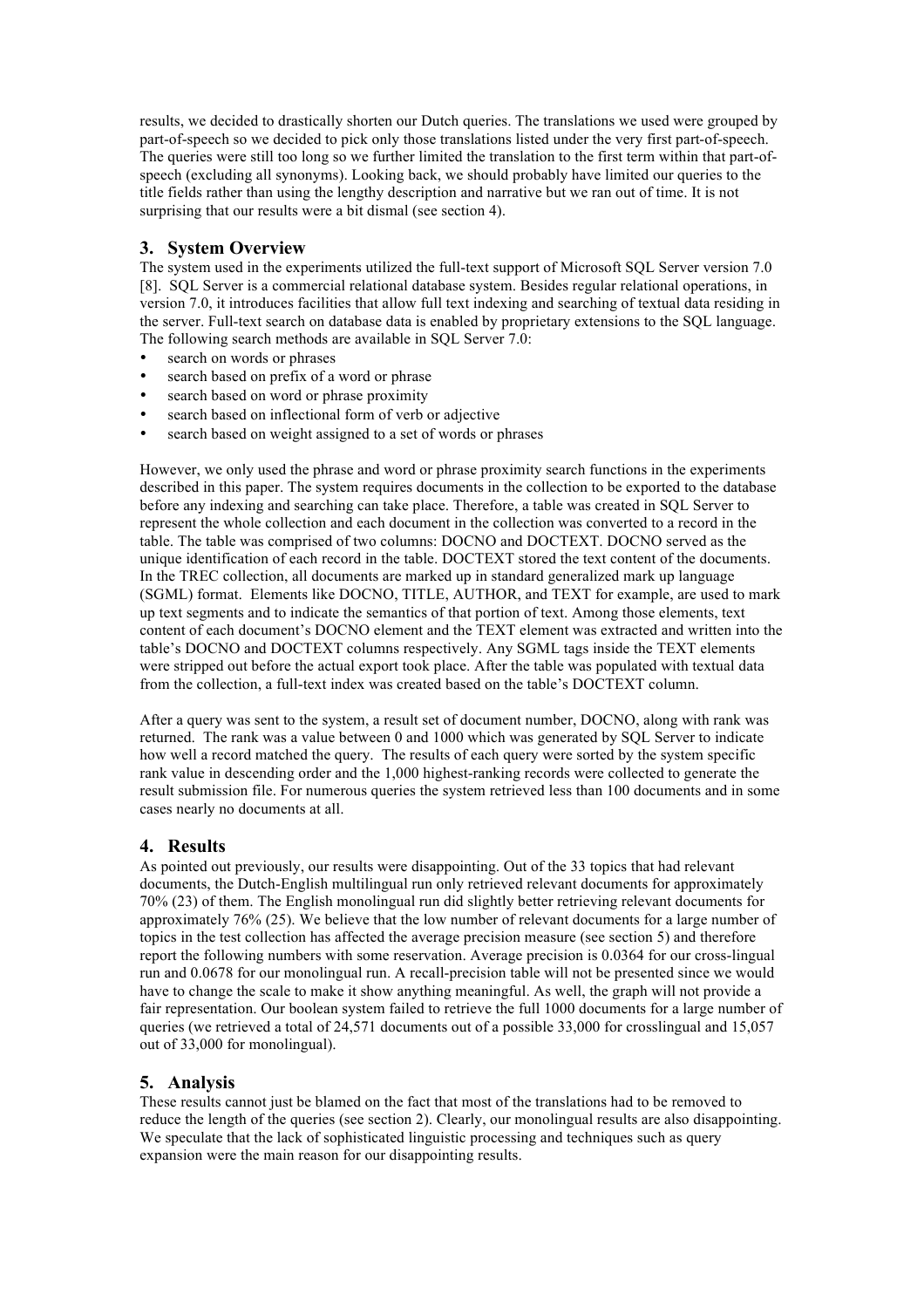There are, however, issues regarding the test collection used in these experiments that impacts the evaluation of the results. Many of the topics only have a very limited number of relevant documents. Out of 40 topics, 7 topics do not have any relevant documents and these topics were left out of the analysis. This left 33 topics. Out of 33 topics 33% (11 documents) of documents have fewer than 10 relevant documents. And 18% of those (33 documents) have 5 or fewer relevant documents. The lack of relevant documents is problematic for measures such as average precision because averages are sensitive to large differences between numbers. Topics 4 and 30, for example, only have 1 relevant document each. If this document is retrieved on rank 1 precision is 1 but if it is retrieved at rank 2 precision drops to 0.5. Average precision is also very sensitive to queries that perform poorly and these are represented in greater abbundance in CLIR where extra noise is added in the translation. To soften the impact of bad queries, a test collection should provide a larger number of topics to reduce the effect these queries might have. 33 topics alone might not be enough.

The shortage of relevant documents also affects precision  $(X)$  measures. Hull [9] suggests using high precision measures for cross-language system evaluation because they best reflect the nature of CLIR. In an ad hoc cross-lingual search, users are less likely to go through large numbers of documents to assess their relevance since they are not likely to be proficient in the language. It is important therefore to rank relevant documents at a high level. In addition, cross-lingual searches tend to benefit substantially from relevance feedback since this adds new foreign language terminology to the query that might be lacking in the original search. Here too it is important to rank relevant documents highly. Precision (10) is a good indicator of a system's ability to rank relevant documents highly. The problem with this test collection is that for 33% of the topics, a system could never have a perfect precision (10) score even if a system managed to retrieve all the relevant documents in the top 10.

#### **6. Future Work**

Afer a more careful analysis of the results described in this paper we plan on carrying out system testing exploring the system features more carefully. We plan on examining the translation from the query to the logical representation and the incorporation of query expansion and automatic relevance feedback.

#### **References**

[1] Oard, D. and Diekema, A. "Cross-Language Information Retrieval". *Annual Review of Information Science (ARIST)*, Vol. 33, Martha Williams (Ed.), Information Today Inc., Medford, NJ, 1998. [2] Ballesteros, L. and Croft, B. (1996). Dictionary Methods for Cross-Lingual Information Retrieval. In: *Proceedings of the 7th International DEXA Conference on Database and Expert Systems*, 1996 September 9-13; Zürich, Switzerland. New York, NY: Springer, 1996. 791-801

[3] Ballesteros, L. and Croft, B. (1997). Phrasal Translation and Query Expansion Techniques for Cross-Language Information Retrieval. In: *Proceedings of the Association for Computing Machinery Special Interest Group on Information Retrieval (ACM/SIGIR) 20th International Conference on Research and Development in Information Retrieval*; 1997 July 25-31; Philadelphia, PA. New York, NY: ACM, 1997. 84-91.

[4] Oard, D. and Hackett, P. (1998). Document Translation for Cross-Language Text Retrieval at the University of Maryland. In: Proceedings of the 6th *Text REtrieval Conference (TREC-6)*; 1997 November 19-21; National Institute of Standards and Technology (NIST), Gaithersburg, MD. 687-696. [5] Kraaij, W. (1997). Multilingual Functionality in the Twenty-One Project. In: *American Association for Artificial Intelligence (AAAI) Symposium on Cross-Language Text and Speech Retrieval*; 1997 March 24-26; Palo Alto, CA 1997. 127-132.

[6] Dumais, S. T.; Letsche, T. A.; Littman, M. L.; and Landauer, T. K. (1997). Automatic Cross-Language Retrieval Using Latent Semantic Indexing. In: *American Association for Artificial Intelligence (AAAI) Symposium on Cross-Language Text and Speech Retrieval*; 1997 March 24-26; Palo Alto, CA 1997. 15-21.

[7] Buckley, C.; Mitra, M.; Walz, J.; and Cardie, C. (1998). Using Clustering and Super Concepts within SMART: TREC 6. In: *Proceedings of the 6th Text REtrieval Conference (TREC-6)*; 1997 November 19-21; National Institute of Standards and Technology (NIST), Gaithersburg, MD. 107-124. Buckley, C. and Voorhees, E. (1999). Theory and Practice in Text Retrieval System Evaluation. A Tutorial Presented in Conjunction with the 22<sup>nd</sup> Annual International ACM SIGIR Conference on Information Retrieval. Berkeley, CA.. August 15, 1999.

[8] Extensions to SQL Server to Support Full-Text Search

http://www.microsoft.com/technet/SQL/Technote/sql7fts.asp